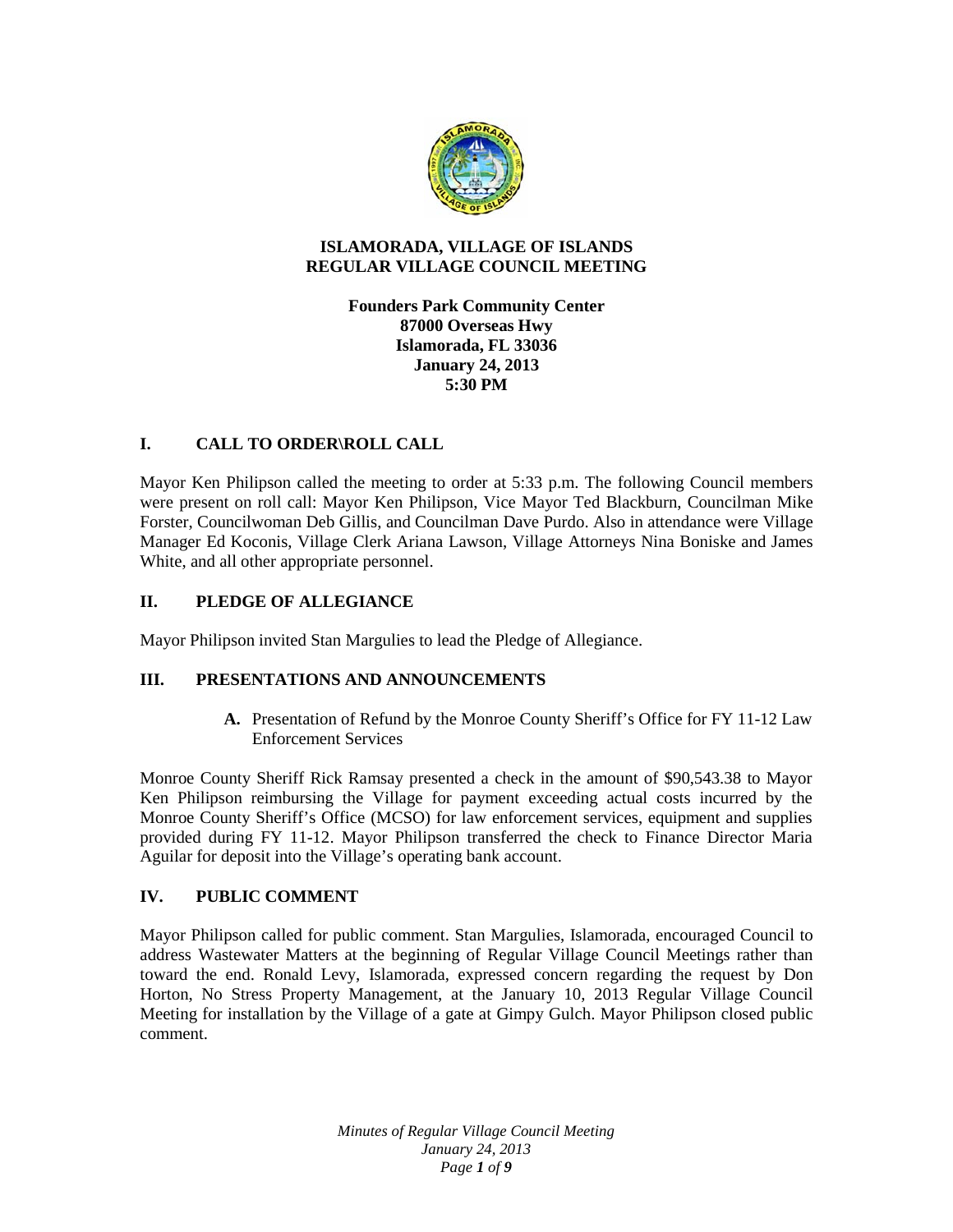# **V. AGENDA: Request for Deletion / Emergency Additions**

Mayor Philipson inquired whether Council or staff had any other deletions or emergency additions; there were none. Councilman Purdo wished his daughter a happy birthday.

# **VI. CITIZENS' ADVISORY COMMITTEE UPDATES**

#### **A. Local Planning Agency**

Chairman John Fernandez, 135 Pearl Avenue, presented an update on behalf of the Local Planning Agency (LPA). Mr. Fernandez reported that the LPA voted unanimously against exempting commercial square footage from going through BPAS at this time, and also against the proposed changes to land development regulations. Mr. Fernandez also discussed the LPA's review of the proposed transportation concurrency; of off-street parking, loading and driveway standards; and of sea turtle nesting protection regulations ordinances on the current agenda.

## **B. Near Shore Water Regulation Citizens' Advisory Committee**

Chairman Bob Mitchell presented an update on behalf of the Near Shore Water Regulation Citizens' Advisory Committee**.** Mr. Mitchell welcomed new member Andy Putetti. Mr. Mitchell encouraged community participation in the Monroe County Sheriff's Office's on-water crime watch program and requested direction from Council to develop a prop scar and seagrass restoration project. He stated that Monroe County has agreed to pumpout liveaboard boats in the Village within 1200' offshore and not moored in a marina. Mr. Mitchell stated that whereas the County had previously estimated the cost of the Village's participation to be approximately \$35,000, the County had recently advised the Committee that the Village could soon participate at no cost. Mr. Mitchell reported that a lack of Clean Vessel Act (CVA) grant funding has resulted in the County's inability to replace missing buoys at Whale Harbor and other locations outside 1200', and noted that the Village was preparing to enter into a contract with a marine contractor to replace 30+ missing regulatory buoys within 1200' offshore. He also stated that the Committee is updating the existing Teall's Guide and designating areas for kite boarding and personal watercraft usage. Mr. Mitchel opined that existing regulations would prohibit making Tavernier Creek Bridge an idle speed zone and recommended increased signage in the area instead. Mr. Mitchell stated that the FWC Regional Director will be in attendance at the next Near Shore Water Regulation Citizens' Advisory Committee meeting to provide guidance regarding potential project funding.

Councilman Forster commended the Committee for their efforts and requested the Committee evaluate additional signage/regulation in several locations within the Village.

## **C. Solid Waste Services Citizens' Advisory Committee**

Chairperson Dave Boerner presented an update on behalf of the Solid Waste Services Citizens' Advisory Committee and distributed copies of the Committee's January 17, 2013 Meeting Recap. Mr. Boerner reported that although the cost of compressed natural gas (CNG) is half that of diesel fuel, the initial implementation of CNG is too expensive in the Committee's view to make it worthwhile. The Committee recommended adding a bid alternative option to the Invitation to Bid in the event Council directs competitive bidding for solid waste services. Mr. Boerner also summarized the Committee's discussions regarding licensing of all companies providing recycling services in the Village; developing a public education program; utilizing automated

> *Minutes of Regular Village Council Meeting January 24, 2013 Page 2 of 9*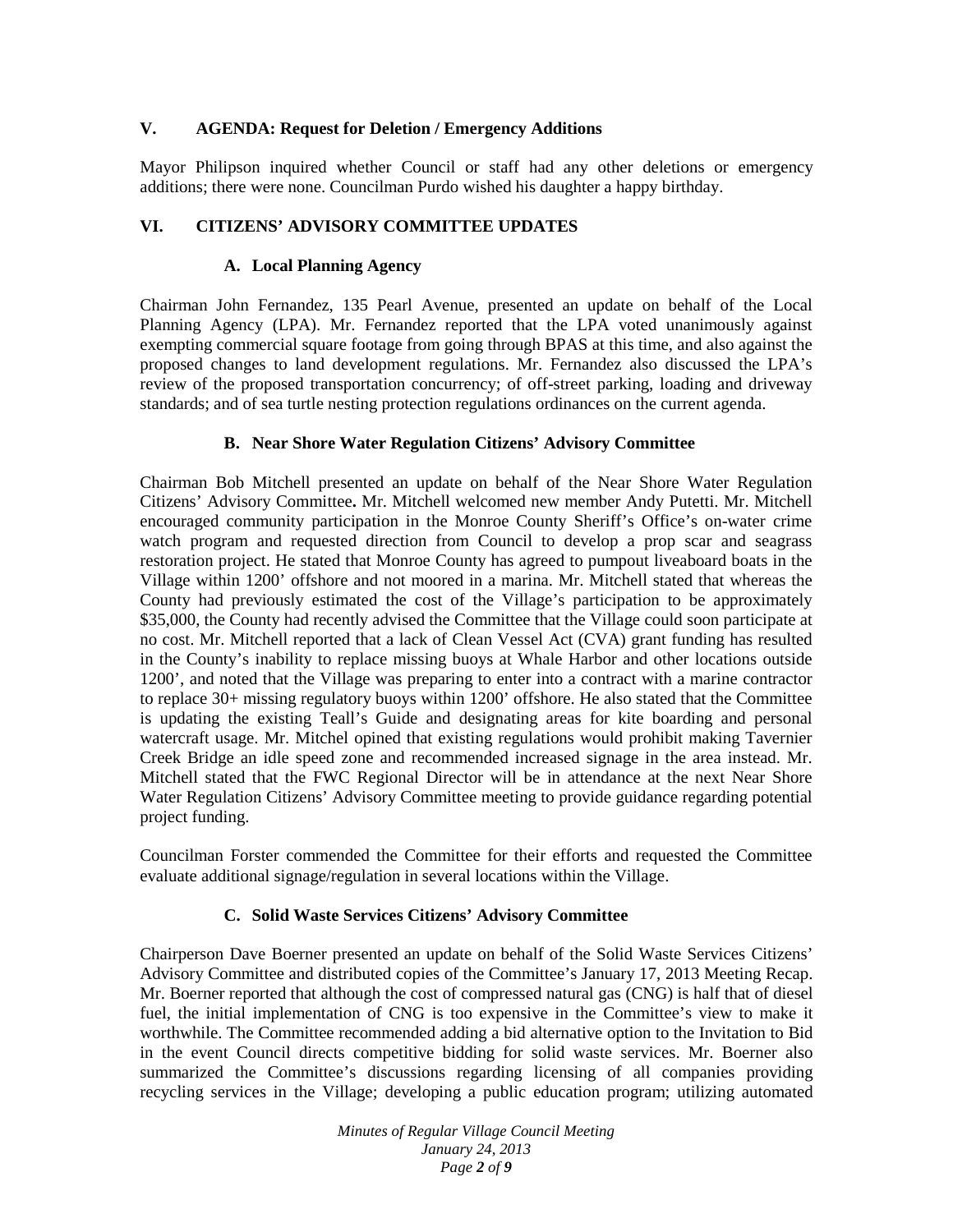container pickups; maintaining the current collection schedule and limits on yard waste; reducing hazardous waste pickup from two times to once a year; and removing the limit on the number of residential recycling containers.

Councilman Purdo commended the Committee on their thoroughness and expressed concern over the cost of converting from oil/diesel to CNG, the volatility of CNG tanks, and the amount of time required to refuel vehicles using CNG. Mr. Boerner noted that the CNG may be more economical in the event that tax breaks are available to assist with the initial conversion. Councilwoman Gillis inquired whether limiting the amount of yard waste residential customers are allowed defeats the Village's goal of recycling. Mr. Boerner clarified that any waste deferred from the landfill is considered recycled material. While some of the Village's yard waste is mulched, the majority of the Village's yard waste consists of palm fronds that do not mulch well. It is instead burned in low-heat waste energy plants in Palm Beach County to fuel sugar mills, a process that leaves a heavy carbon footprint. He stated that an alternative to burning would be mix yard waste with sludge from the sewage plant at the Key Largo Wastewater Treatment District to then sell as fertilizer. Mr. Boerner stated that the Committee would present their official report to Council at the February 14, 2013 Regular Village Council Meeting.

# **VII. VILLAGE MANAGER REPORTS AND UPDATES**

# **A. Proposed Gate at Gimpy Gulch**

Village Manager Ed Koconis invited Don Horton to address the Council. Mr. Horton stated that the gate installation would prohibit individuals from attempting to access the private property by what is commonly mistaken for a Village access road but is actually a private drive. Mr. Horton provided a handout to Council and staff depicting a survey of the subject property and site plans for the proposed buildings. Mr. Horton provided clarification regarding use of the private property formerly known as "The Shores," stating that the current owners have revegetated and regarded the property for stormwater management and are willing to install, maintain and pay for electric operation of the proposed gate.

Mr. Koconis noted that the 35 x 700 foot easement is non-exclusive. Should Council agree to the gate installation, the Village would need to grant an exclusive easement to the property owners. Councilman Purdo stated that he was not averse to the proposed gate installation as it would alleviate traffic congestion, as long as the property owner pays to install and maintain it. Councilwoman Gillis noted the existing gate on the easement and suggested placing an alternative gate in a different location. Councilman Blackburn questioned the economic advantage of essentially giving away land currently in the public trust. Councilman Forster described his experience with the easement as an adjacent property owner, and he stated that he may not be able to vote on any future decision regarding the easement due to a conflict of interest.

Mayor Philipson opened up public comment. Ron Levy, Islamorada, urged Council not to give up public land for private use and stated that the gate installation would provide no public benefit. Jim Bellizzi, Islamorada, spoke in support of allowing the property owner to install a gate on the easement. Kenneth Tafoya, M.C.F. Construction, Roofing and Consultants, Inc., requested clarification of the impact of the proposed gate installation to adjacent property owner Boo Shaw with regard to wastewater access. Mr. Horton stated that the requested gate would only be on the easement, not the adjacent private property. Patty Silver, Islamorada, opined that the gate installation would provide no benefit to the Village and reiterated that the current easement is non-exclusive. Mayor Philipson closed public comment.

> *Minutes of Regular Village Council Meeting January 24, 2013 Page 3 of 9*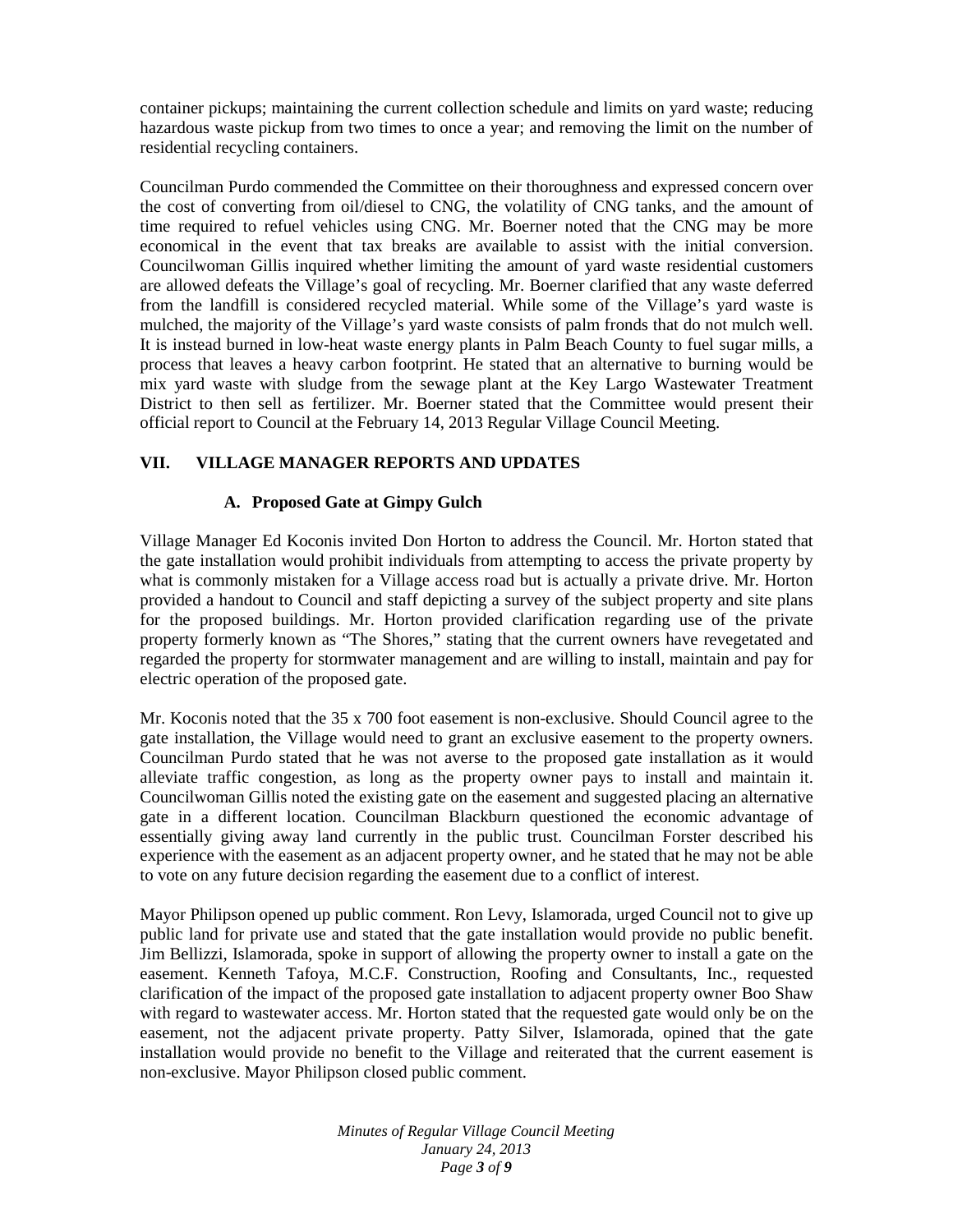Council directed staff to provide Council with an updated survey map of the property as well as a proposed site plan that includes rendering of the proposed gate with electrical details and a depiction of the Village's planned wastewater pump station.

# **B. Vacation Rental Enforcement**

Village Manager Ed Koconis reported that that heavy enforcement of vacation rentals would necessitate the Village employing another code enforcement officer. Councilman Forster stated that existing vacation rental fees should adequately cover the salary of an additional enforcement officer. Council concurred and agreed upon the need for increased enforcement. Council directed staff to hire additional code enforcement personnel and increase enforcement as necessary.

Mayor Philipson invited public comment. Larry Barr, North Plantation Key, spoke in support of hiring another code enforcement officer and suggested relaxing code enforcement restrictions. Jim Bellizzi, Islamorada, suggested reducing vacation rental fees to encourage more participation, and redefining vacation rentals to increase bed and sales tax revenues. Mayor Philipson closed public comment.

Councilwoman Gillis noted that Council's original intent in setting vacation rental fees was to reduce fees over time and that before Council considers amending the existing vacation rental ordinance, they support staff in exercising greater enforcement of the ordinance.

# **C. Direction Regarding Tax Exemption for Qualified Seniors / Constitutional Amendment Article VII, Section 6**

Village Manager Ed Koconis delivered the staff report and described the exemption eligibility requirements. Staff projected a loss of up to \$7,435 (less than 1% of the total \$6 million tax and an amount that would change annually) in 2013 tax revenue, from the twenty-six (26) eligible properties in the Village.

Village Attorney Nina Boniske advised Council that the Village would have to forward an approved ordinance to the Monroe County Tax Collector's Office by March 1, 2013 to facilitate inclusion in Monroe County property tax records.

Council directed staff to prepare an ordinance for approval at the February 14, 2014 Regular Village Council Meeting. Councilman Purdo offered a motion to approve; Councilwoman Gillis seconded the motion. Mayor Philipson requested all those in favor say "aye." The motion passed 5-0.

## **VIII. CONSENT AGENDA**

There were no items on the Consent Agenda.

## **IX. ORDINANCES**

**A.** First Reading – Comprehensive Plan Text Amendment for U.S. 1 **TAB 1** Transportation Concurrency

Village Attorney James White read the title of the ordinance. Senior Planner Kevin Bond delivered the staff report.

> *Minutes of Regular Village Council Meeting January 24, 2013 Page 4 of 9*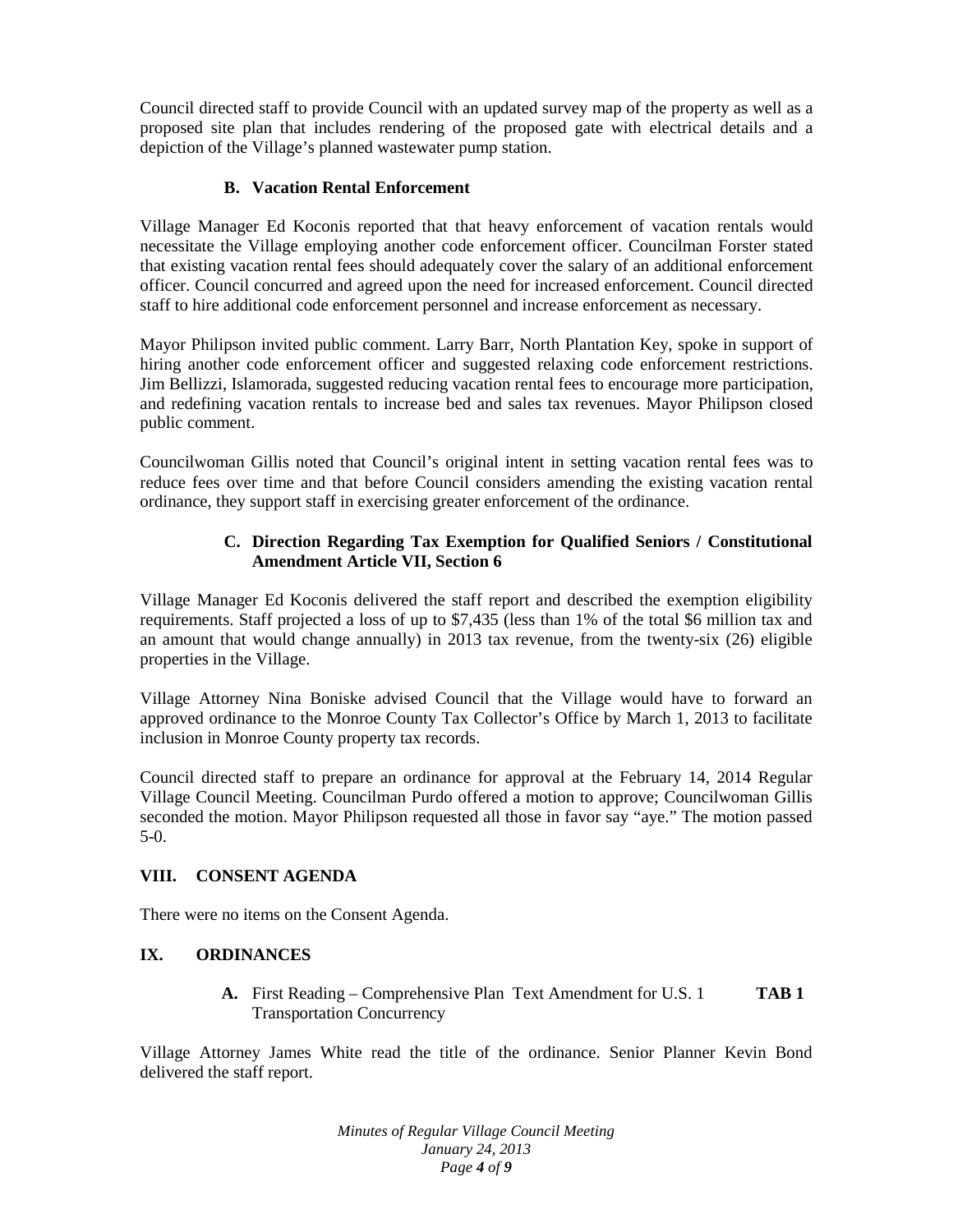Vice Mayor Blackburn spoke to the convoluted nature of the gradation system. Councilman Forster expressed disappointment that other government agencies were acquiescing and simply approving the amendment without question.

Mayor Philipson opened public comment. Ron Levy, 83257 Overseas Hwy, Islamorada, encouraged Council to reject the amendment and maintain the current local levels of service. Dave Boerner encouraged Council to approve the amendment, if only to prevent US 1 from becoming a four-lane highway. Jim Bellizzi, Islamorada, voiced preference for local control over levels of service as opposed to compliance with countywide levels. David de Haas, Tavernier, suggested the Village encourage the State to renew interagency meetings. Mayor Philipson closed public comment.

Councilman Forster inquired what the repercussions of not joining in the countywide levels of service would be. Mr. Bond responded that regardless of Council's decision, the Village suffers from poor levels of service afforded by other Florida Keys communities. He stated that participation in the countywide program would eliminate the individual segment requirements and steer the Village away from eventual commercial and residential development restrictions imposed by the State. Village Manager Ed Koconis stated that historically Islamorada, Big Pine Key and the US 1 stretch have scored lowest in the County with regard to levels of service and that recent improvements at Big Pine Key and to the stretch leave Islamorada as the lowest scoring locale in Monroe County.

Councilwoman Gillis offered a motion to approve; Councilman Forster seconded the motion. The motion passed 5-0.

> **B.** First Reading – Land Development Regulations Text Amendment for **TAB 2** for U.S. 1 Transportation Concurrency

Village Attorney James White read the title of the ordinance. Senior Planner Kevin Bond delivered the staff report. Mayor Philipson opened public comment; there was none. Councilwoman Gillis offered a motion to approve; Councilman Forster seconded the motion. The motion passed 5-0.

> **C.** First Reading – Land Development Regulations Text Amendment to **TAB 3** Off-Street Parking, Loading and Driveways Standards

Village Attorney James White read the title of the ordinance. Senior Planner Kevin Bond delivered the staff report.

Councilwoman Gillis requested that in the future staff pursue concerns voiced at LPA Meetings. Councilman Forster commended staff on their work with regard to this item. Mayor Philipson noted that the boat slip list provided by staff is meant as an example and is not all-inclusive. Council discussion ensued regarding square footage requirements for parking and loading zones and the designation of boat slips as parking. Council directed staff to consider additional revisions to square footage requirements and bring the ordinance back to Council as a second reading.

Mayor Philipson opened public comment. Jim Bellizzi, Islamorada, questioned the benefit of the amendment. Dave Boerner opined that designated commercial loading zones less than 5,000 square feet are impractical. Patty Silver, Islamorada, voiced general support for the amendment, but she criticized the absence of Coconut Cove Resort from the sample list of potentially eligible

> *Minutes of Regular Village Council Meeting January 24, 2013 Page 5 of 9*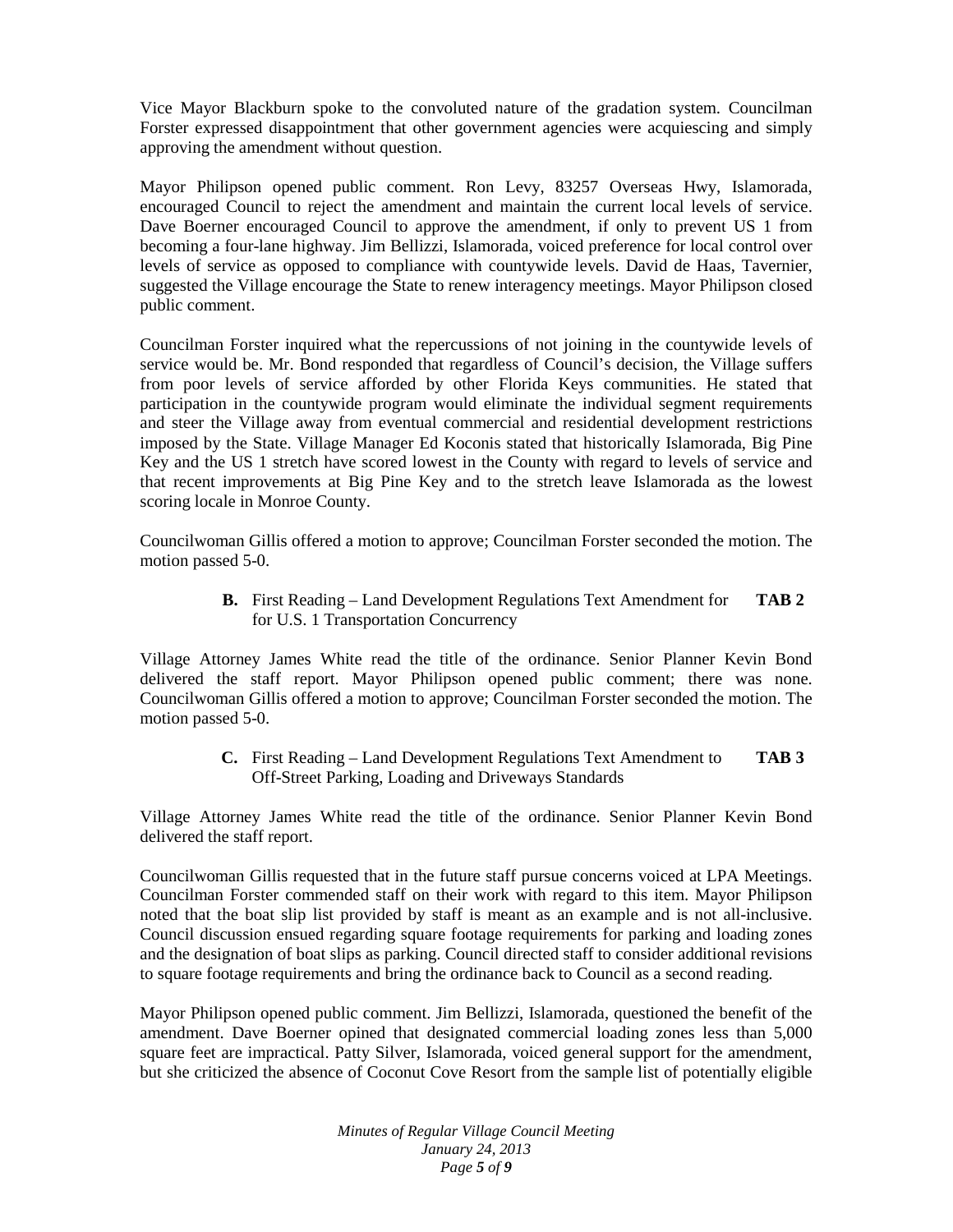properties. Council reminded the audience that the sample list is not all-inclusive and that the list itself was not being voted on.

Councilwoman Gillis offered a motion to approve; Councilman Purdo seconded the motion. The motion passed 5-0.

> **D.** First Reading – Proposed Code Amendment to Update Sea Turtle **TAB 4** Nesting Protection Regulations, Standards and Related Definitions

Village Attorney James White read the title of the ordinance. Environmental Planner Susan Sprunt delivered the staff report.

Councilwoman Gillis suggested staff investigate in the near future, independent of this ordinance, whether the Village's turtle nesting maps need to be updated. Mayor Philipson questioned how staff would measure light fixture nanometers with regard to turtle protection. Ms. Sprunt described the Florida Fish and Wildlife Conservation Commission's role in evaluating particular light products for certification as turtle-friendly.

Mayor Philipson opened public comment. Dave Boerner referenced two opposing light types in use at Founders Park and agreed with Councilwoman Gillis that the Village's turtle nesting maps may be due for an update.

Councilman Purdo offered a motion to approve; Councilwoman Gillis seconded the motion. The motion passed 5-0.

> **E.** First Reading – Ordinance Amending the Comprehensive Plan to **TAB 5** Exempt Nonresidential Development from the BPAS

At the request of the Village Manager, Council agreed to defer Tab 5 to a later meeting date.

**F.** First Reading – Ordinance Amending Chapter 30 "Land Development **TAB 6** Regulations" of the Village Code to Exempt Nonresidential

At the request of the Village Manager, Council agreed to defer Tab 6 to a later meeting date.

**G.** Second Reading – Future Land Use Map (FLUM) Amendment **TAB 7** FLRZ-12-03 for 88041 Old Highway

Village Attorney James White read the title of the ordinance. Principal Planner Cheryl Cioffari delivered the staff report. Vice Mayor Blackburn opened public comment; there was none. Councilman Forster offered a motion to approve; Councilwoman Gillis seconded the motion. The motion passed 5-0.

# **X. QUASI-JUDICIAL**

**A.** Second Reading – Official Zoning Map Amendment FLRZ-12-03 for **TAB 8** 88041 Old Highway

Village Attorney James White read the quasi-judicial statement and Village Clerk Ariana Lawson swore in the witnesses. Mr. White read the title of the ordinance and each Council member confirmed that they had not been party to any ex parte communications regarding this item.

> *Minutes of Regular Village Council Meeting January 24, 2013 Page 6 of 9*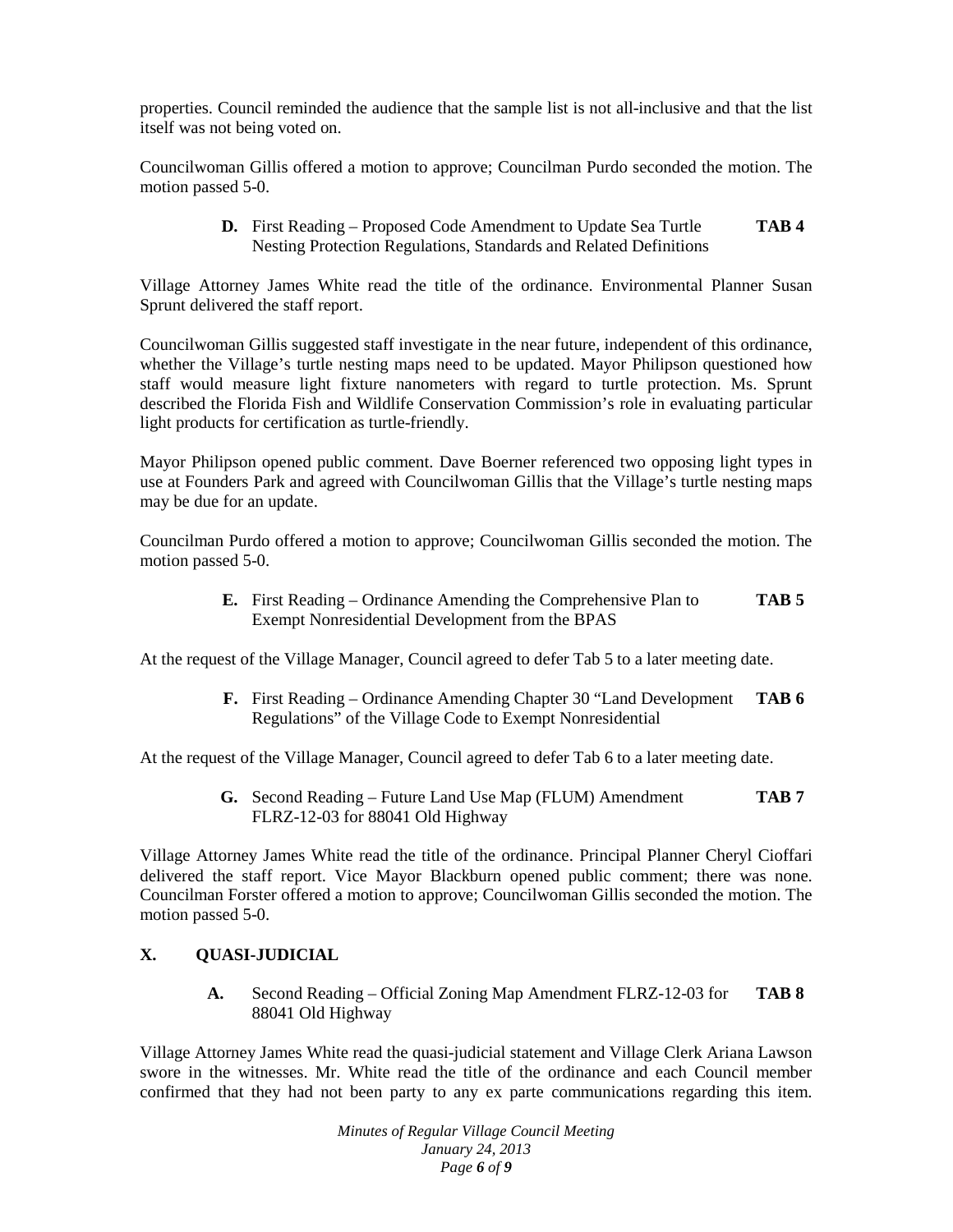Principal Planner Cheryl Cioffari delivered the staff report. Mayor Philipson opened public comment; there was none. Councilman Forster offered a motion to approve; Councilman Purdo seconded the motion. The motion passed 5-0.

# **XI. RESOLUTIONS**

**A.** Proposal for CityView 2012 Enterprise Application Upgrade **TAB 9**

Village Attorney Nina Boniske read the title of the ordinance. IT & Communications Director Stu Bautz delivered the staff report. Councilman Purdo noted his approval of a waiver of competitive bidding for the item. Council expressed their desire to see completion of the software upgrade implementation within the contract period. Mr. Bautz confirmed that the upgrade will support the future migration of the permitting application process online. Mayor Philipson opened public comment; there was none. Councilwoman Gillis offered a motion to approve; Councilman Forster seconded the motion. The motion passed 5-0.

# **XII. MOTIONS**

No motions were made.

# **XIII. WASTEWATER MATTERS**

**A.** Monthly Project Report for the Period 12/03/12 thru 12/31/12 **TAB 10**

Wade Trim Vice President Tom Brzezinski delivered the monthly project report.

Vice Mayor Blackburn encouraged Wade Trim to coordinate early outreach with homeowner's associations and inquired as to the progress of the easement acquisitions. Mr. Brzezinski stated that the Level 1 site assessments have been completed and that Wade Trim is now having appraisals conducted and preparing for a Level 2 site assessment of the Middle Plantation Key pump station site. Councilman Purdo and Councilwoman Gillis commended Wade Trim's recent communications and public outreach efforts.

Mayor Philipson opened public comment. Stan Margulies, Islamorada, expressed appreciation for the recent public meeting Reynolds Water Islamorada held in the Venetian Shores neighborhood. Dr. Margulies urged Council to address Wastewater Matters earlier in the course of Regular Village Council Meeting agendas, requested Council direct staff to investigate the Village's eligibility to receive Federal Emergency Management Agency (FEMA) Hazard Mitigation Grant to bury power lines in Venetian Shores, and requested Wade Trim update the timeline on page 13 of the Monthly Project Report. Mayor Philipson advised Dr. Margulies that he is working with the Florida League of Cities to develop a way for particular neighborhoods and business districts to tax themselves to bond the money for neighborhood improvement programs.

Village Clerk Ariana Lawson summarized communications with the Local Mitigation Strategy Working Group and Florida Division of Emergency Management personnel, who advised that flow-through FEMA funding to bury power lines would only be approved if implemented Village-wide and that the City of Jacksonville, the only other Florida municipality who has approached the State with such a project, was unsuccessful in proving cost effectiveness and demonstrating repeated loss. Finance Director Maria Aguilar advised Council that if directed to pursue a FEMA Hazard Mitigation Grant to bury utility lines, the Finance Department would request funding to hire additional staff for the task. Jim Bellizzi, Islamorada, suggested the

> *Minutes of Regular Village Council Meeting January 24, 2013 Page 7 of 9*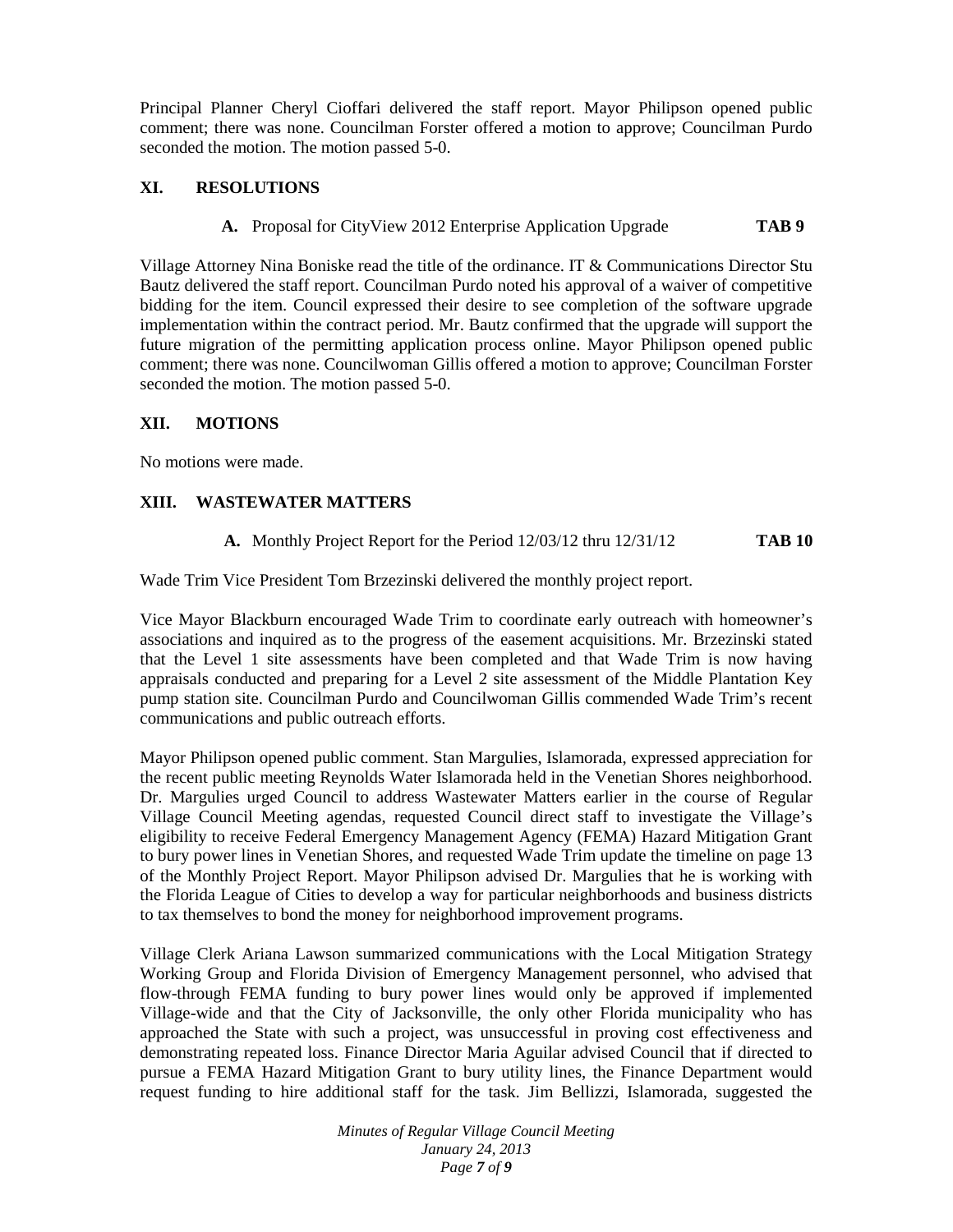Village utilize the contracted federal lobbyist to secure FEMA and roadway improvement grant funding that the Village would otherwise not be eligible for. Ms. Aguilar advised Council of the additional cost to individual property owners of an estimated \$10,000 – \$15,000 each for the underground connections on residential properties that the project would require. Ms. Aguilar also provided additional clarification regarding small county roadway improvement grant funding, advising Council that the Village is not eligible for funding based on population size and other restrictions and requirements. Mayor Philipson closed public comment.

Vice Mayor Blackburn offered a motion to approve Wade Trim's report; Councilman Forster seconded the motion. The motion passed 5-0.

> **B.** Resolution Approving Change Order No. 1 to the Design Build and **TAB 11** Operate (DBO) Agreement between Reynolds Water Islamorada, LLC and Islamorada, Village of Islands to Provide a Pavement Survey and Evaluation Program for North Plantation Key and Middle Plantation Key

Wastewater Program Manager Greg Tindle delivered the staff report.

Councilman Purdo questioned whether the Village could use any portion of the old pavement survey. Mr. Tindle stated that the evaluation and actual design needs to be updated. Councilman Forster stated his preference that the Village advertise a Request for Proposals (RFP) for the pavement survey and evaluation services. Mayor Philipson questioned whether the 60-day completion period would be sufficient. Councilman Forster inquired whether 'economy of scale' is a possibility. Wade Trim Vice President Tom Brzezinski provided clarification of the scope of work.

Mayor Philipson opened public comment. Jim Bellizzi, Islamorada, referenced asphalt overlay cost estimates from a 1998 report proffered by Calvin, Giordano & Associates, Inc. and urged Council to contract with Reynolds Water Islamorada to simply add-on the cost of road resurfacing without an updated survey and evaluation. Mayor Philipson closed public comment.

Council discussion ensued regarding the intentional exclusion of the pavement overlay from the DBO Agreement. Wes Self, Layne Heavy Civil, advised Council that his company is designing the road overlay as a construction document for Reynolds Water Islamorada and not as a bid package for completion by other contractors.

Councilwoman Gillis offered a motion to approve; Vice Mayor Blackburn seconded the motion. The motion passed 3-2, with Mayor Philipson and Councilman Forster voting in opposition.

## **XIV. MAYOR / COUNCIL COMMUNICATIONS**

Mayor Philipson and Vice Mayor Blackburn reported on the recent trip that they and Village Manager Ed Koconis made to Washington, D.C. to meet with Congressmen and Senators regarding federal financial support for wastewater funding. Mayor Philipson reported that the Village's wastewater project is classified in Congress as a Section 219 Plan, fiscal year 2013 allocations for which may fund an estimated forty-one (41) out of 410 funding applicants. He also reported the possibility of receiving \$5-10 million of \$40 million in 2013 funding from the Army Corps of Engineers. Vice Mayor Blackburn stated that direction from the Office of Economic Development was to continue to broaden the Village's economic base to bring in new businesses.

> *Minutes of Regular Village Council Meeting January 24, 2013 Page 8 of 9*